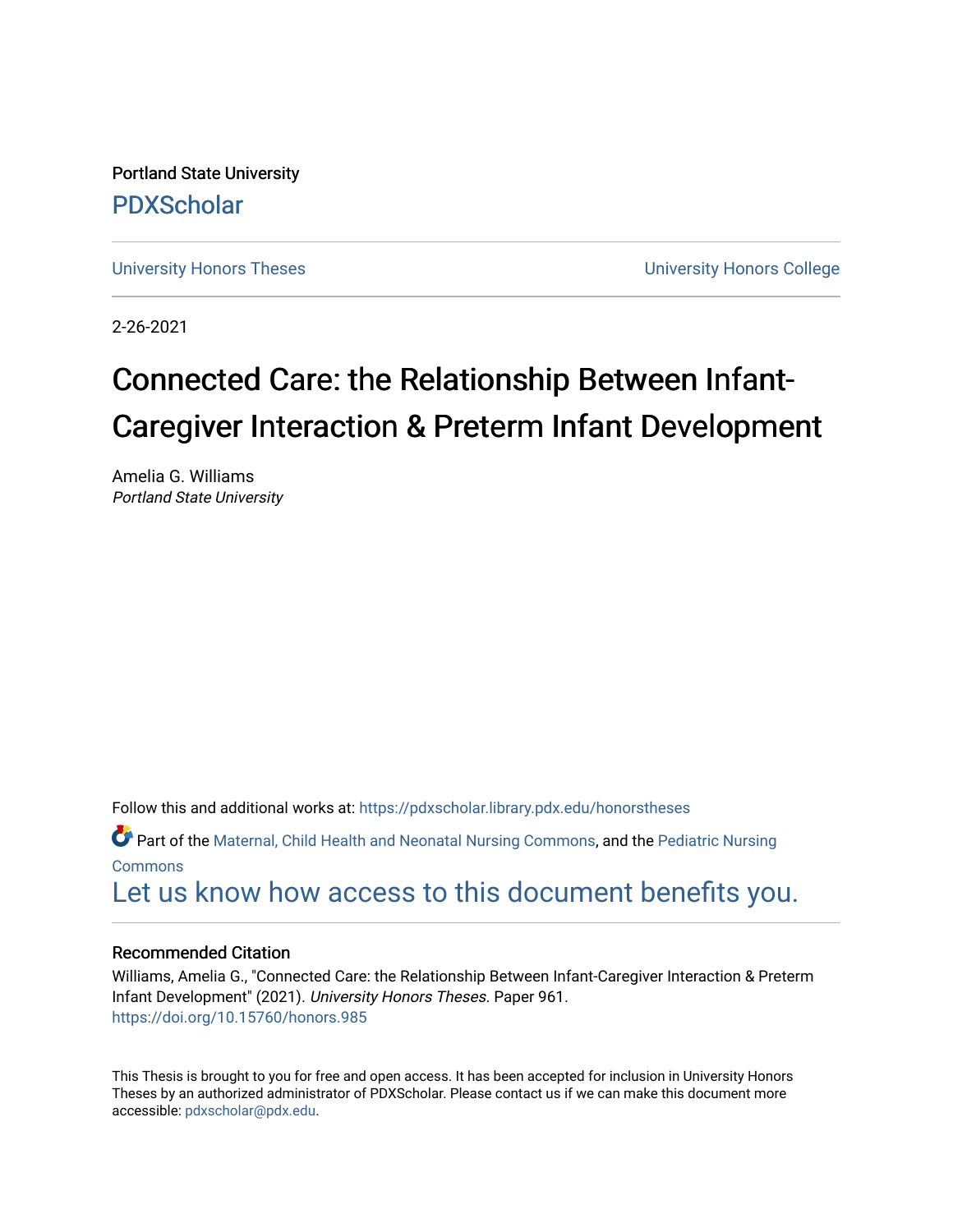# **Connected Care:**

# *The Relationship Between Infant-Caregiver Interaction & Preterm Infant Development*

By Amelia Williams

An Undergraduate Honors Thesis submitted in partial fulfillment

of the requirements for a Bachelor of Science degree from

Portland State University Honors College & the School of Public Health in Health Sciences.

Advised by:

Katherine Bradley, Ph.D., RN

Portland State University 2021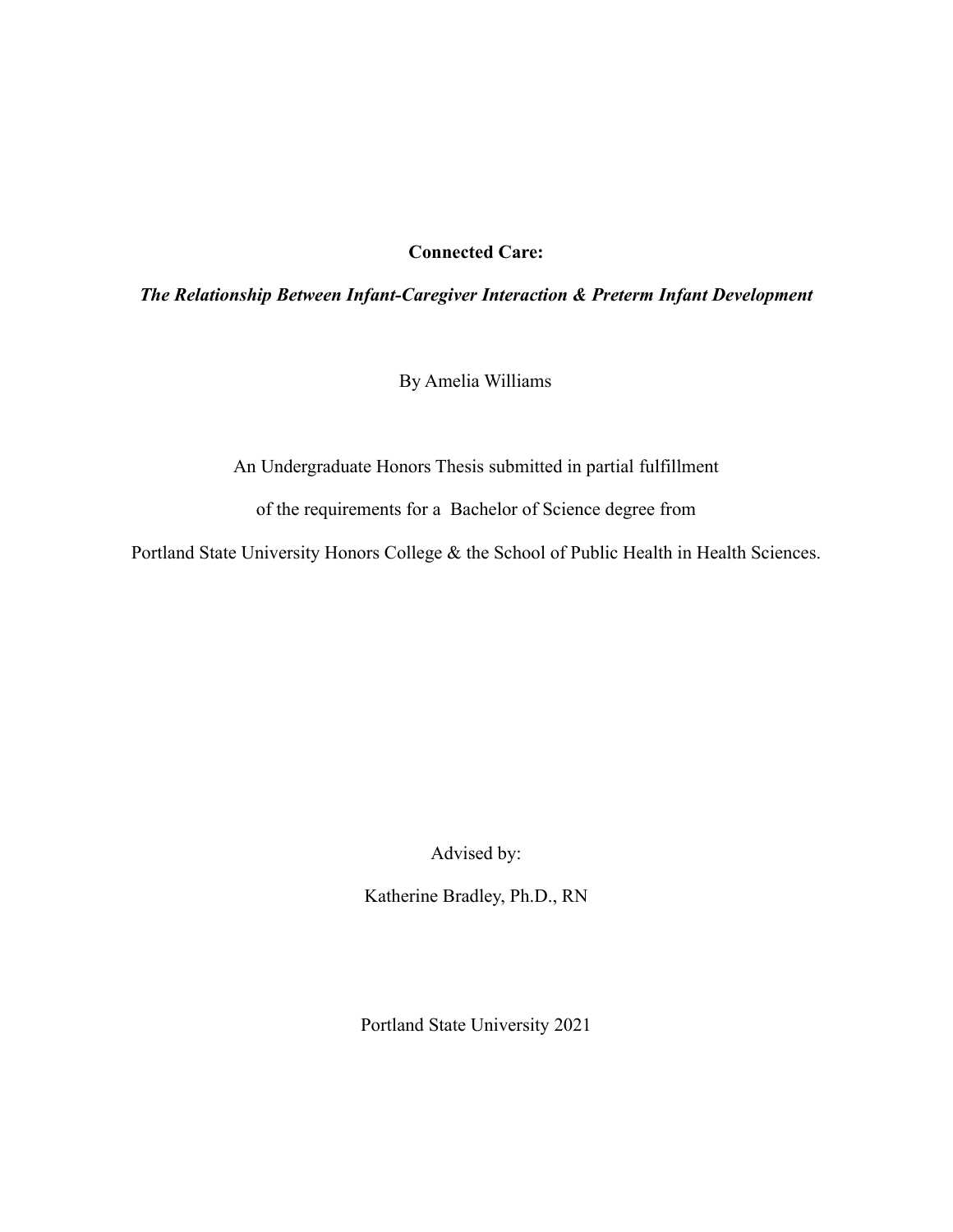#### *Abstract*

This thesis encompasses how families and healthcare workers alike can uplift preterm infants' development in the Neonatal Intensive Care Unit. The use of positive facial expressions, skin to skin contact, verbalizing with the infant, quality time, and focused attention are explored to promote the preterm infant's positive development. Additionally, this thesis includes research on optimizing the transition from hospital to home for both parents and infants.

This thesis aims to gather information that caregivers can easily reference and put into action with preterm infants. At the end of each body paragraph, the reader can promptly locate summarizing bullet points of how caregivers can apply the information learned in the previous section to promote the development of their preterm infant. This thesis aims to be a resource to improve the quality of life for any infant battling the complications that may come with preterm birth.

*Keywords***: infant, NICU, preterm, caregiving, child development, facial expressions, kangaroo care, nursing, parenting, newborn**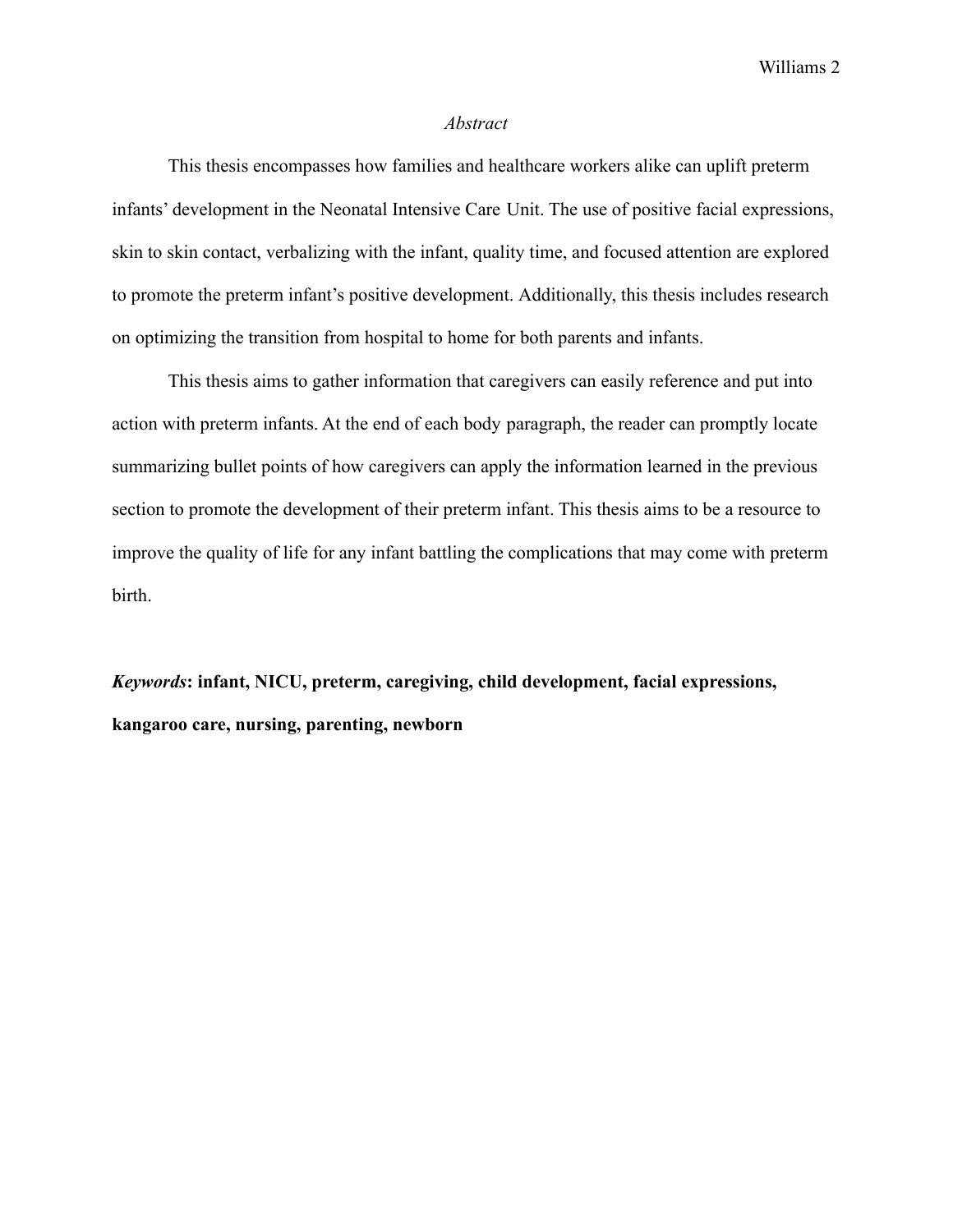### **Connected Care:**

# *The Relationship Between Infant-Caregiver Interaction & Preterm Infant Development*

Every year over 15 million children are born preterm worldwide (Quinn et al.). These children are granted an early entrance into our world and immediately face what can become a lifetime of developmental challenges (Arpi & Ferrari). The World Health Organization defines the preterm infant as any live-born infant born "before 37 completed weeks of gestation or fewer than 259 days since the first day of the woman's last menstrual period" (Quinn et al.). There is no primary cause for an infant being born preterm. However, there are contributing factors that may induce an early birth. These most commonly include but are not limited to "antepartum hemorrhage or abruption; mechanical factors such as uterine over-distention and cervical incompetence; hormonal changes; and bacterial infection and inflammation" as well as spontaneous birth or premature rupture of membranes, which can occur as a result of multiple births from one woman (Quinn et al.). There are additional maternal risk factors to preterm birth, including a "maternal age of fewer than 17 years or more than 35 years, being underweight, having an overweight pre-pregnancy body mass index, and short stature" (Quinn et al.). It is crucial to devise a care system to promote an infant's successful development and how parents can have consistent positive interaction with their infant.

Aside from the physical attributes that may contribute to a preterm birth, a combination of socioeconomic risk factors impact the birth. These factors include but are not limited to occupation, income, race, and access to quality medical care. One particularly impactful external influence on pregnant mothers is stress (Stylianou-Riga et al. 1). A recent Swedish study discovered that over 50% of pregnancies with reported stress throughout the pregnancy resulted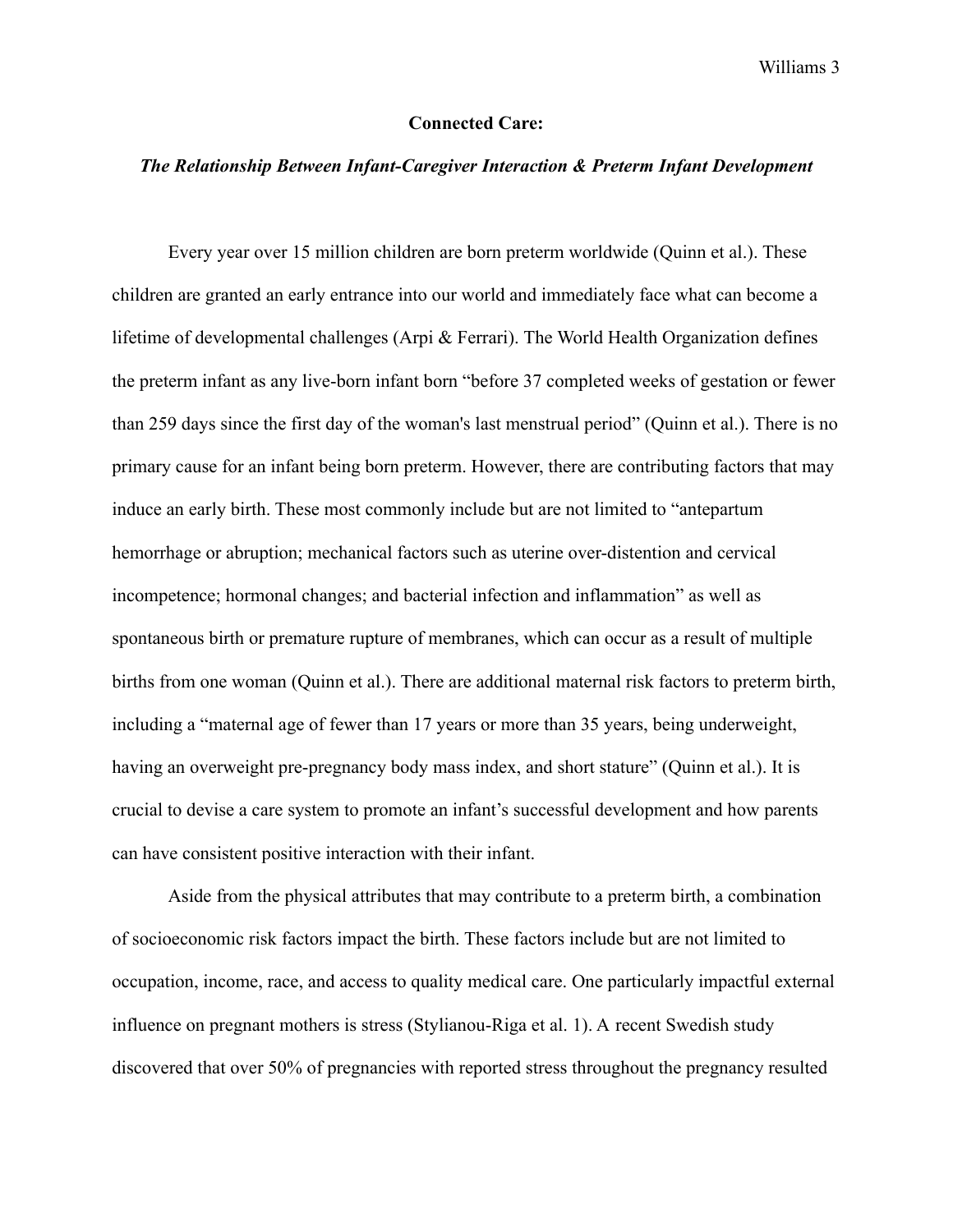in premature labor or an infant born with low birth weight and low head circumference (Stylianou-Riga et al. 6). A wide variety of reasons can cause stress in pregnant mothers. However, a primary source of stress may result from unfavorable working conditions such as long hours and manual labor. Stress stemming from adverse working conditions is influential with preterm births as with stress, a redistribution of blood flow in the pregnant woman is seen. This leads to a reduced blood flow into the placenta (Stylianou-Riga et al. 5) as well as causing a fluctuation of hormones in the pregnant woman and a decrease in nutrient distribution to the fetus, which may stunt fetal development (Stylianou-Riga et al. 5).

When an infant is born preterm and is admitted into the Neonatal Intensive Care Unit (NICU), there is an almost immediate separation of the infant from their parents or guardian. Not only is this transition difficult for the infant, but it is particularly challenging for new mothers as many natural processes such as breastfeeding and infant bonding are disrupted (Williams et al. 1). The challenges of having an infant in the NICU layer on top of those already expected with a newborn infant. These additional challenges include scheduling time for visitation & traveling to and from the NICU, which increases the difficulty of developing a consistent feeding schedule, ensuring quality time, and establishing a secure bond with the infant (Williams et al. 1).

Because of this separation at birth and additional complications, we must recognize how family involvement and visitation in the NICU is a "key to realize the potential for long-lasting positive effects on the physical, cognitive and psychosocial development of all babies, including those in the NICU" (Craig, J.W. et al.). It is essential to support this process in a way that reduces parental feelings of "guilt" and "blame," all the while fostering positive mental health for all involved in the infant-caregiver interaction\*.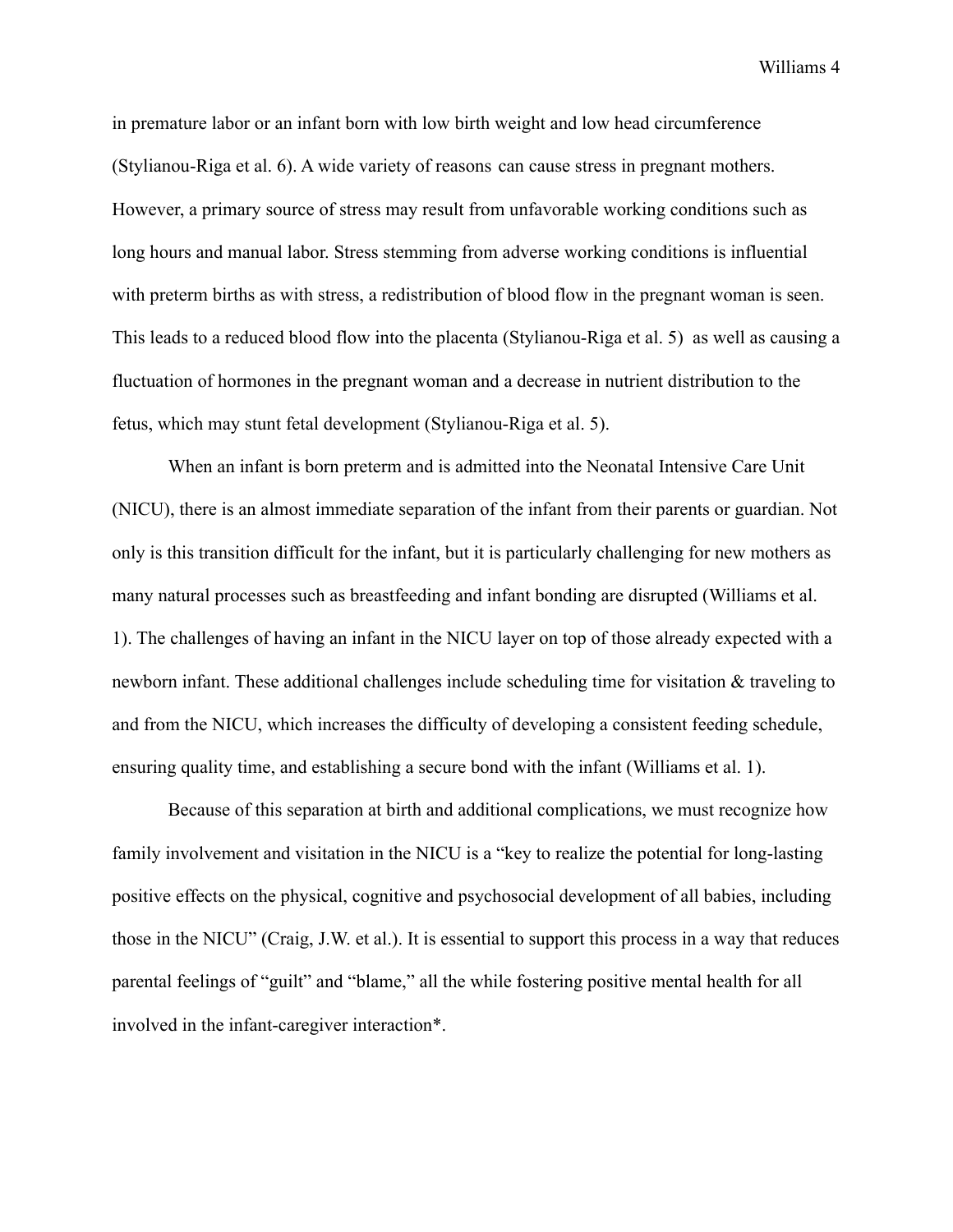In addition to the immediate health complications faced by a preterm infant, there is a high potential that this infant will grow up to be at a "higher risk of later developmental abnormalities in childhood" (Arpi & Ferrari). In particular, these children can experience both "high-prevalence and low-severity' disabilities such as learning disorders and behavior problems" such as issues with "regulation, including hyperactive/aggressive behavior; interactive, attention, sleep, eating, and sensory sensitivity problems; as well as anxiety, depression, and somatic symptoms" (Arpi & Ferrari).

With proper support from both the family and healthcare team, an infant's development can be supported and uplifted. This thesis encompasses how families and caregivers (defined in this thesis to include parents, healthcare workers, and other non-parental caregivers) can work to uplift preterm infants' development. Caregivers can support this positive development through various care techniques in both the hospital and home settings. Each method's effectiveness depends entirely on the infant's initial health and the quality and consistency of care provided. To remain within the scope of this thesis, there will be a specific focus on the incorporation of 1) positive facial expression (von Hofsten 6; Nagy 3), 2) skin-to-skin contact (Conde-Agudelo & Díaz-Rossello 2; Field et al. 1), 3) talking and singing (Filippa et al. 1017; Loewy et al. 900), and 4) quality time and focused attention (Latva et al. 1) to influence healthy growth and development for the infant.

\* Disclaimer: This thesis focuses on what is categorized as the "traditional" family—a mother, father, and baby. I recognize and appreciate the dismantling of this traditional family construct in our more modern times. However, I am limited to research that focuses on mother-father families for this project. Many of the referenced studies came out of a time that recognized mothers as the primary caregivers. There is limited research on how these findings may translate onto male or non-binary people as primary caregivers. I hope that if this disclaimer applies to you, you *can draw benefit from these findings nonetheless and use them in your family structure.*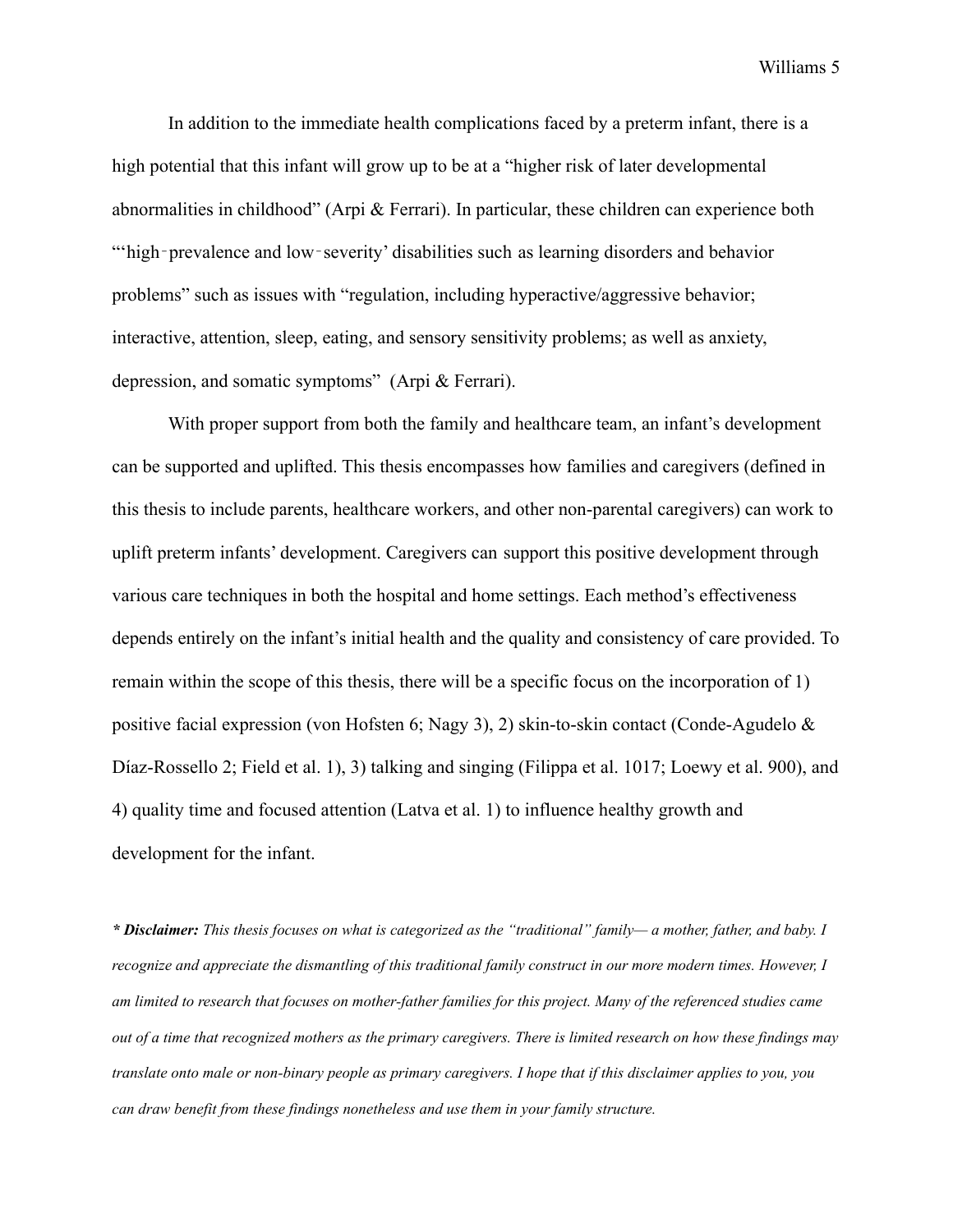#### *Positive Facial Expressions*

The importance of facial engagement during human interaction is undeniable, as communication and learning about each other is facilitated through facial expression every day. Facial expression in conversation is essential for developing strong interpersonal relationships and social skills. This holds for infants, especially since they are continually learning about the world around them and mirroring those they interact with.

It is primarily essential to consider the development of an infant's eyesight at this time in their lives. The infant must see and comprehend the caregivers' facial expressions to react and



Figure 1: How a newborn infant views facial expressions at varying distances. Illustration by Olof von Hofsten/ Eclipse Optics and Bruno Laeng/ UiO.

respond to them. A recent study conducted by researcher Olov von Hofsten provides a photographic representation of an infant's eyesight functionality. As seen in *Figure 1,* a 2 to 3-day old infant can adequately perceive faces and emotional facial expressions at a maximum distance of 11 inches (or  $\sim$ 30 centimeters). This distance of 11 inches

corresponds to the caregiver's average distance

and their nursing / bottle-feeding baby (von Hofsten 6). If the caregiver's distance from the infant is increased to 23 inches (or  $~60$  centimeters), the visual becomes blurred, and the baby cannot perceive faces and expressions (7). The study also stated that it is easier for an infant to recognize and interpret movement rather than a still image or face (2). Caregivers can use the information found in this study by ensuring that their facial expressions are exaggerated and that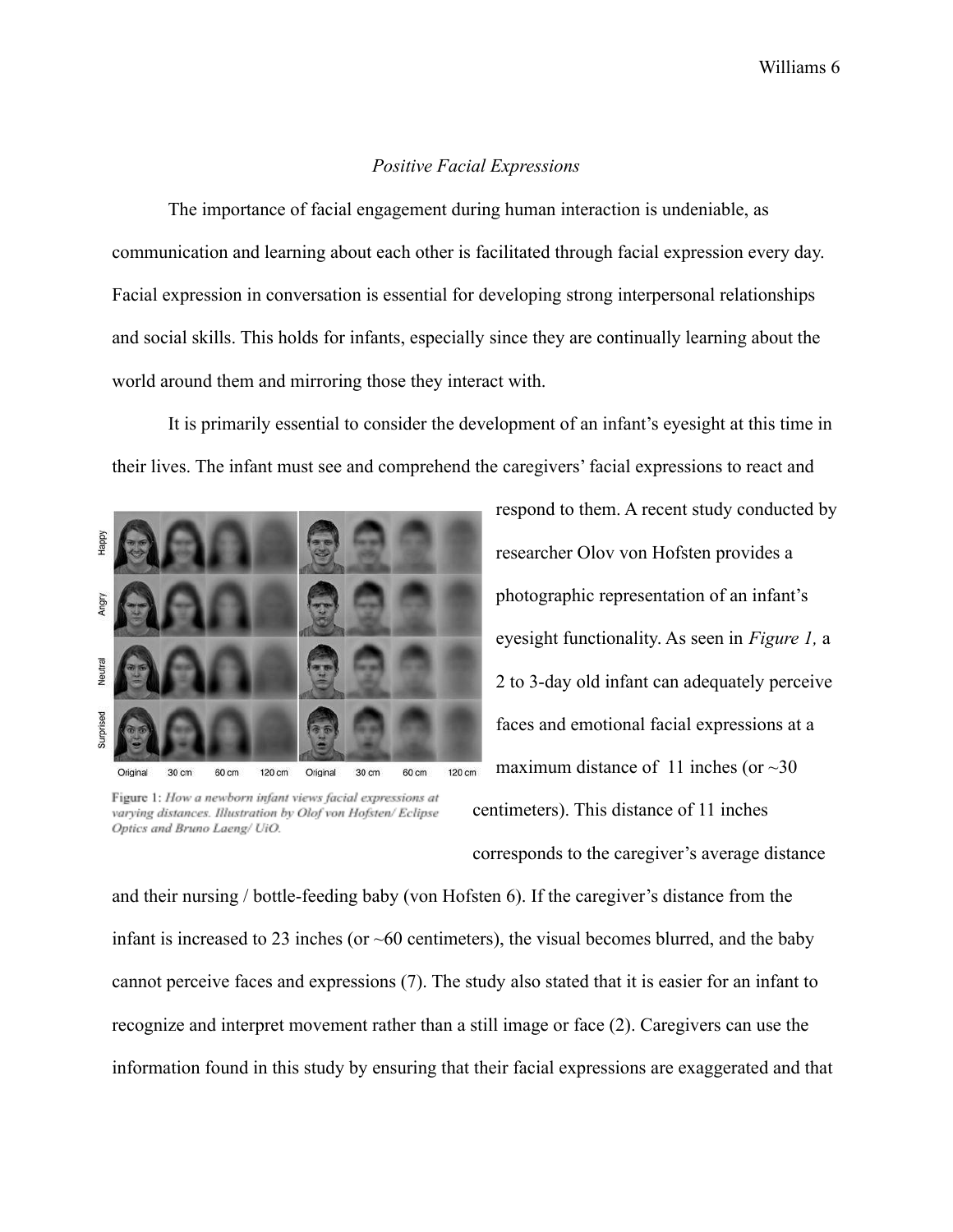their faces are optimally within 11 inches ( $\sim 30$  cm) and no further than 23 inches ( $\sim 60$  cm) of the infant.

As emphasized in the von Hofsten study, it is crucial to have engaging and animated facial expressions presented while caring for an infant. It is proven through infant testing and observations that "newborn infants sensitively monitor the behavior of others and react as if they had innate expectations regarding rules of interpersonal interaction" (Nagy 3). One primary method of testing this theory and the importance of maintaining entertaining expressions is through the *Still-Face* paradigm, where the infant is shown a suddenly unresponsive interaction partner— essentially the equivalent of someone freezing mid-conversation (1).

Through the *Still-Face* procedure, it is observed that "human neonates not only imitate but also initiate communication, thus being able to participate in reciprocal interactions" (2). With this procedure, we can see how infants quickly become distressed when their caregiver displays a blank face rather than a set of warm and engaging facial expressions. Additionally, through this study, it was discovered that infants adjust their actions and mannerisms to match the responsiveness of their interaction partner (4). For example, if the caregiver becomes unresponsive, the infant will also alter their behavior by reducing eye contact and portraying feelings of distress (3). However, the infant's mood doesn't stabilize when the caregiver re-engages; the procedure shows that even when the caregiver re-engages, the unresponsive behavior impacts are still displayed in the infant. Nagy summarizes that "these results indicate that even newborn infants sensitively monitor the behavior of others and react as if they had innate expectations regarding rules of interpersonal interaction" (1).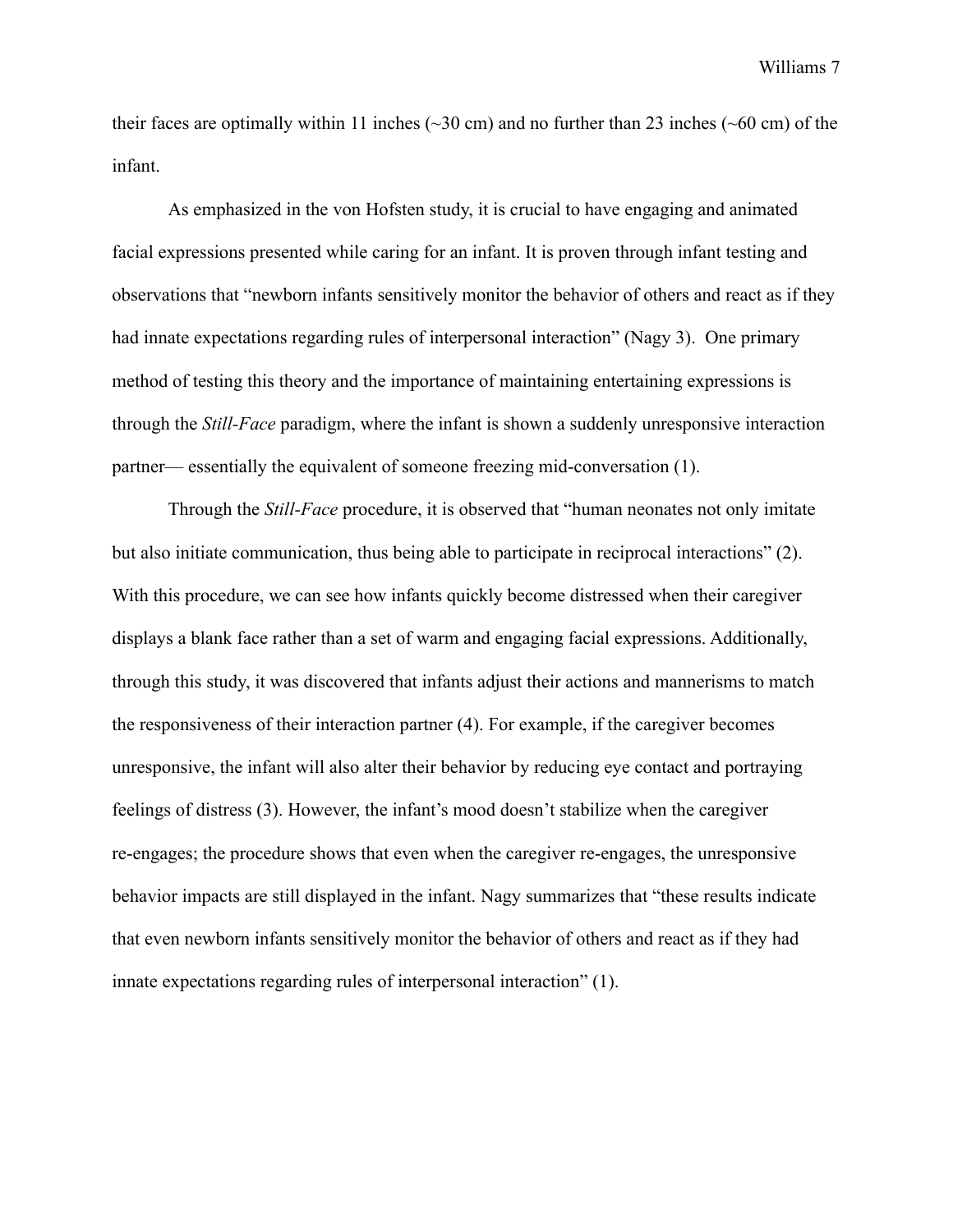This evidence helps to explicate the importance of creating comfort and fostering positive mental health for the infant, as well as helping to further their socioemotional interactions and interpersonal behaviors. Parents and caregivers can engage in this phase of development by:

- Increasing the frequency and maintenance of eye contact with the infant whenever possible during care.
- Display joyful, entertaining, and engaging facial expressions and avoid blank-stares and emotionless facial expressions during infant care.
- Keep your face within 11 inches  $(\sim 30 \text{ cm})$  and no further than 23 inches  $(\sim 60 \text{ cm})$  of the infant during care.
- Reduce the amount of interrupted communication with your infant as much as possible.

#### *Skin-to-Skin Contact*

As we navigate the complex issue of infant development, it is crucial to address the impact that touch, specifically skin-to-skin contact, can have on an infant's development. This topic is extensively researched and practiced in NICUs as it can have incredible impacts on the health of vulnerable infants (Conde-Agudelo & Díaz-Rossello 2). The most commonly implicated practice of skin-to-skin contact, also known as Kangaroo Care (KC). KC is defined as skin-to-skin contact where infants are firmly bound to the caregiver's chest, preferably between the mother's breasts and below the clothes (6). KC is incredibly impactful when both mothers, fathers, and other caregivers partake in skin-to-skin contact and is not an activity limited only to mothers (6). Overall, the aim is to provide the infant with as much warm and comforting skin-to-skin contact as possible. The impact that KC has on an infant's development and growth is significant. These effects include reducing infant mortality (25), a reduced occurrence of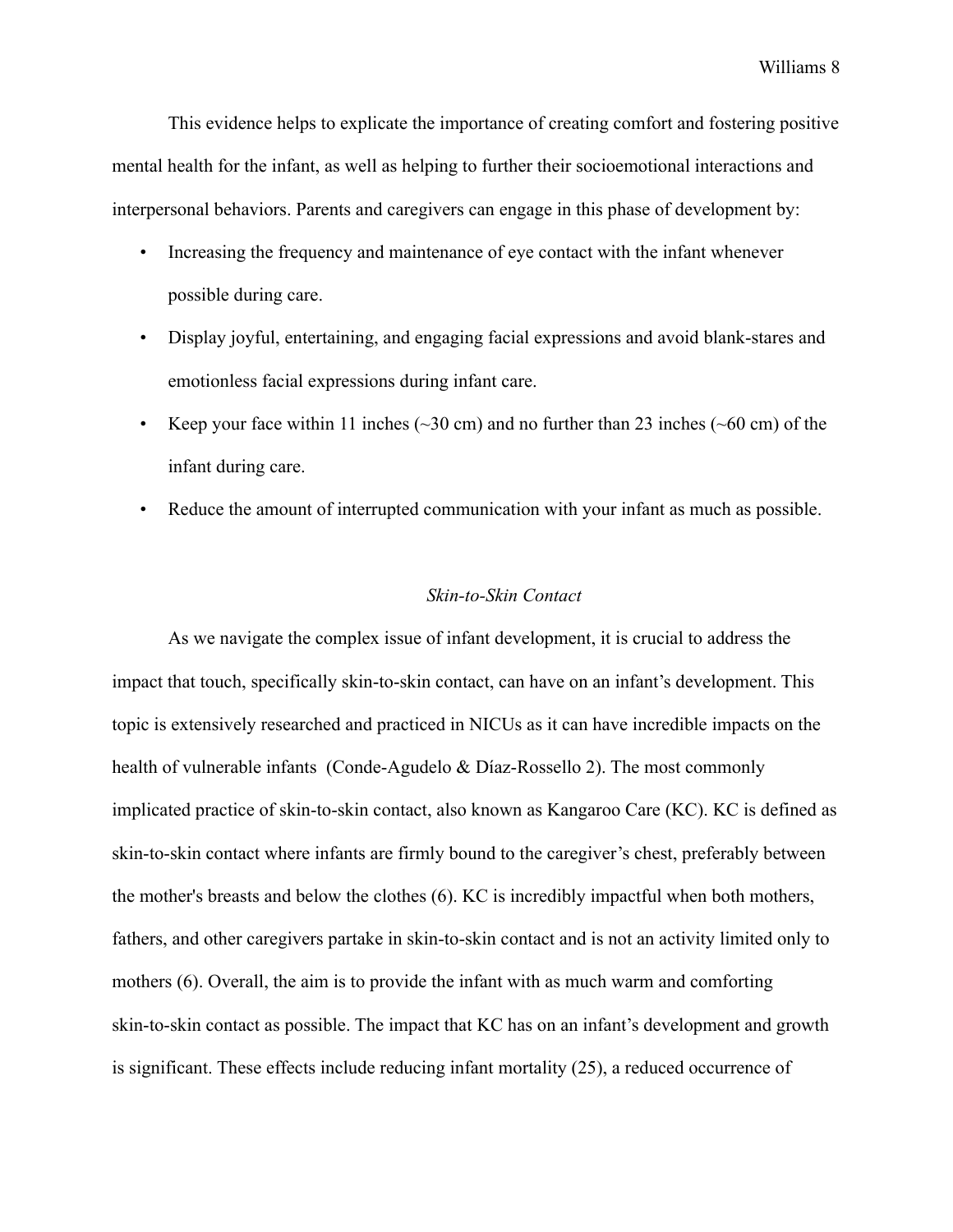severe hospital-acquired infection, and other illnesses like sepsis, lower respiratory tract disease, and hypothermia (2). There is additionally a direct link between KC and an increase in weight, body length, and head circumference gain per day, as well as an increased likelihood for successful breastfeeding (when applicable) and a decrease in the span of hospital stays by 1.6 days  $(2)$ .

Not only is KC influential towards the infant, but it can influence parental health as well. The evidence gathered by Conde-Agudelo and Díaz-Rossello indicates an increase in measures of maternal satisfaction and attachment for mothers and involvement and competence by fathers (22). Families using KC also displayed a higher-quality home environment, using "H.O.M.E" Inventory (U.S. Bureau of Labor Statistics) as a means of measuring. In the study, parents were asked to rate their perceptions of several items, including competence, worry, and stress, during birth and at the start of NICU intervention (if the infant was admitted to NICU), versus if the infant was not admitted to the NICU. This study also covered infant responsiveness in each scenario. The outcomes showed a significantly higher response rate for KC parents versus a control group (4), supporting the claims that KC positively impacts parental health.

Supporting the claims made by Conde-Agudelo & Díaz-Rossello, researcher Felicity Hunt states in her study, the *Importance of Kangaroo Care on Infant Oxygen Saturation Levels and Bonding,* how crucial early contact between infants and mothers is for strengthening their relationship (Hunt 49). Often due to medical complications, preterm infants and mothers are separated at birth; this, in turn, delays physical contact. This delay may hinder the development of a positive mother-infant relationship (49). Another critical study that strengthens these claims is the Ludington-Hoe and Swinth study. Their study concluded that kangaroo care significantly affected their neurodevelopment (49) and helped prove that mother-infant contact is crucial in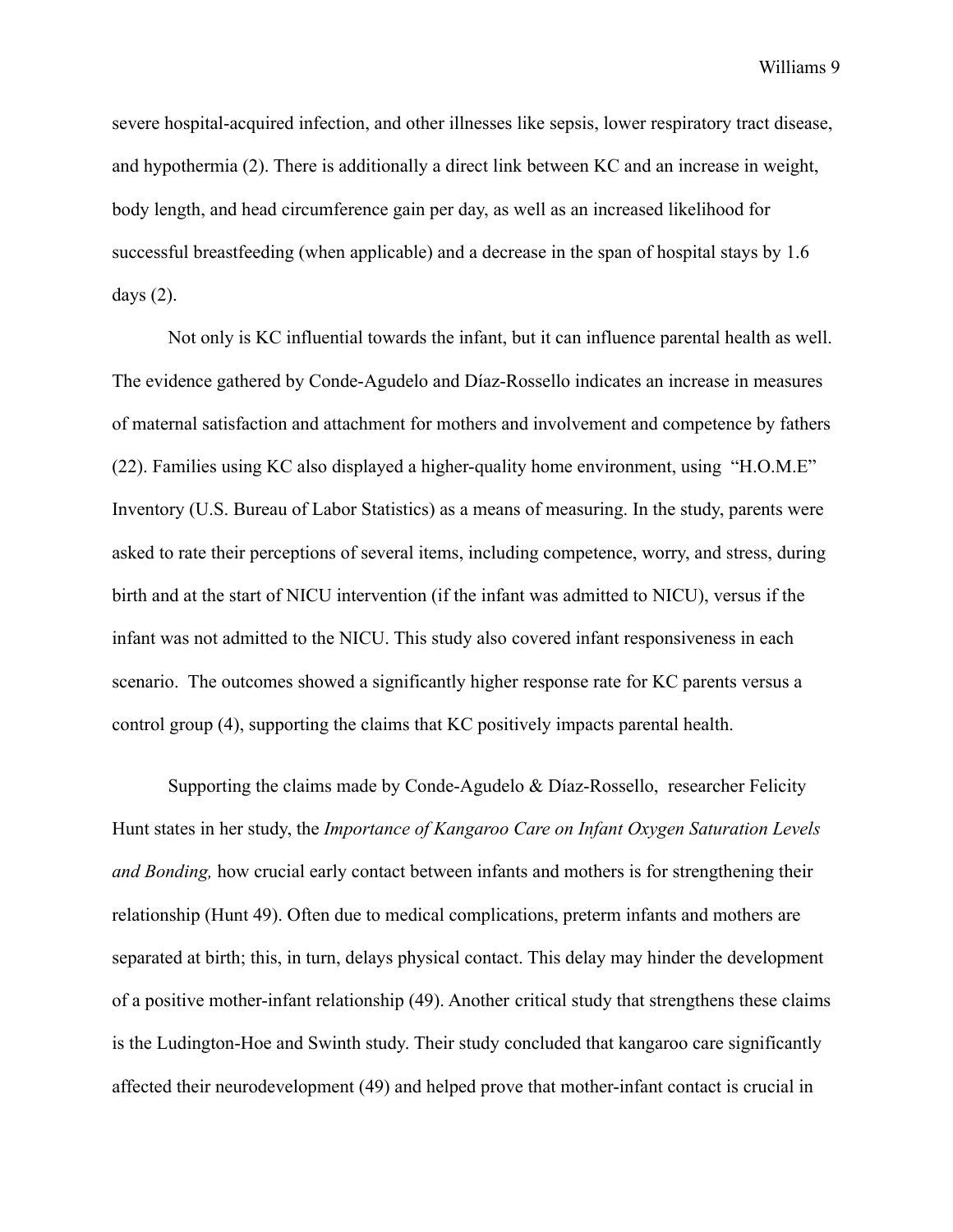the infant's physical and mental growth and development (49). Additionally, skin-to-skin connection has an essential role in growth and development both for the infant and caregiver. More specifically, KC can increase oxygen saturation in the infant and significantly reduce required oxygen levels throughout the time of KC contact (50).

In addition to KC, other beneficial methods of physical touch have been explored. One key area of research circles around the use of massage therapy for preterm infants. Studies show that "massage therapy had led to weight gain in preterm infants when moderate pressure massage was provided. In studies on passive movement of the limbs, preterm infants also gained significantly more weight, and their bone density also increased" (Field et al. 1) Simultaneously, the use of massage oils such as coconut oil and safflower oil was shown to enhance "the average weight gain, and the transcutaneous absorption of oil also increased triglycerides. Also, the use of synthetic oil increased vagal activity, which may indirectly contribute to weight gain" (Field et al. 1).

The weight gain provided through the use of massage therapy is "associated with shorter hospital stays and, thereby, significant hospital cost savings." In terms of monetary concerns, this factor can undoubtedly impact parent stress levels as well. For example, "a 15-minute massage therapy protocol, three times per day, for ten days resulted in 21-47% greater weight gain than standard care alone". Because of massage therapy and other contributing factors, "those infants were also discharged six days earlier on average than control infants, saving approximately ten thousand dollars in hospital costs per infant" (Field et al. 2)

Additionally, massaged infants exhibit fewer stress behaviors and display more rapid brain maturation-- no harmful outcomes have occurred due to the use of massage therapy (Murtaza 1). However, despite the many benefits of massage therapy with preterm infants, it is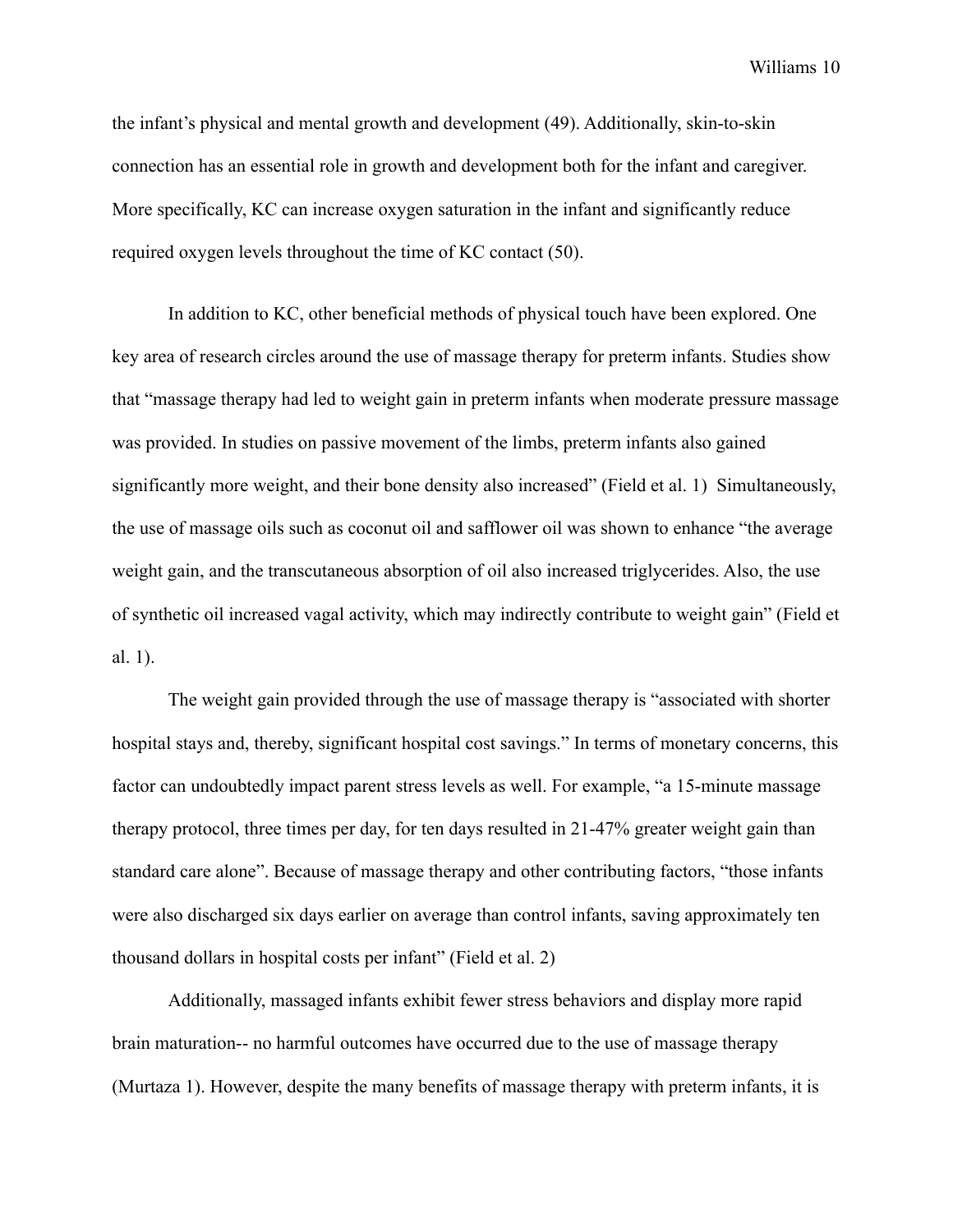only being offered in one-third of all NICU's (1). Caregivers could benefit from contacting NICU staff about the allowance of massage therapy with their infant.

To best make use of the benefits that physical touch has on an infant, caregivers can focus on:

- Increasing frequency of kangaroo care and ensuring maximum skin-to-skin contact. Caregivers of all genders should practice kangaroo care, for those with breasts, KC can be practiced by placing the infant firmly and upright between the caregiver's breasts and under the clothes against bare skin (Conde-Agudelo & Díaz-Rossello). Those without breasts may practice KC by merely attaching the infant to their chest area onto bare skin firmly.
- With medical approval, caregivers should practice passive limb movement and gentle massage therapy. When massaging, make use of coconut and safflower oil to aid in infant growth potentially.

# *Talking & Singing*

Despite little interaction with the outside world, the fetus is exceptionally attuned to music and the maternal speaking voice. It has been proven that by the last trimester, fetuses will respond to sounds and even recognize some characteristics of the mother's voice [\(Filippa et al.](https://www.zotero.org/google-docs/?ipsxRs) [1017\).](https://www.zotero.org/google-docs/?ipsxRs) Additionally, there are physical changes in the infant we can observe in correlation with the mother's voice. For example, we can see through near-term fetal heart rate changes that they have the ability to determine intensity and frequency of auditory simulation, as well as possessing the ability to process melodies in both talking and music [\(1017\)](https://www.zotero.org/google-docs/?5CBrjh). These impacts show true even with a simple recording of the maternal voice being played for the infant. Recorded vocal stimulation may affect the infant's heart and respiratory rates, as well as influencing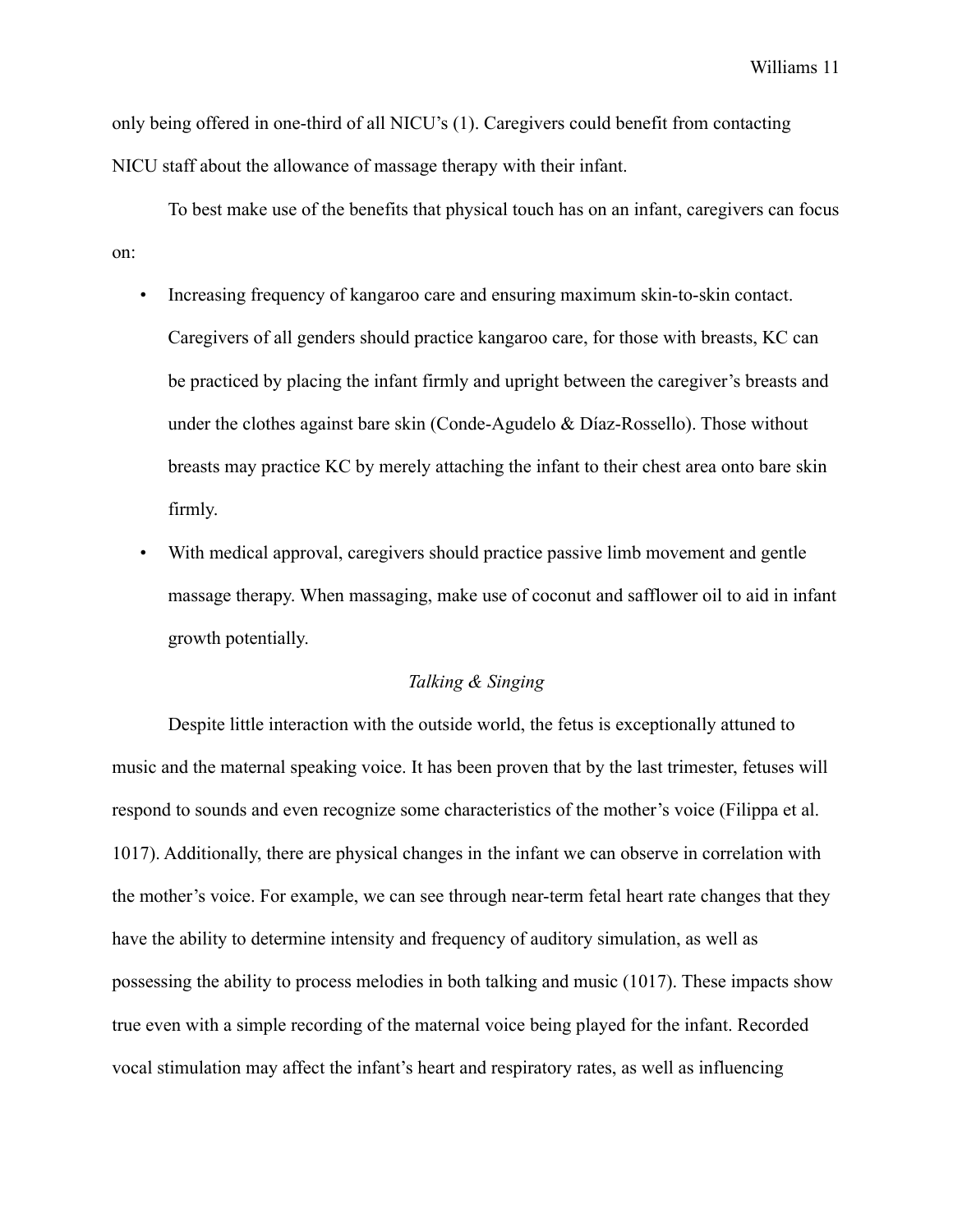oxygen saturation and reducing pain responses in hospitalized infants (1017). Additionally, talking and singing help these infants be more tolerant of feedings and be able to consume more nutrients when exposed to the recorded maternal voice (1018) and encourage infant vocalization (1018).

In addition to recordings of speech and music, we can see that live singing is also associated with changes in heart rate, sucking, and sleep patterns, as well as positive mood changes in hospitalized infants (1018).

Another development influenced by the use of music therapy in NICUs includes intermittent sucking, which allows for productive swallowing and breathing. Infants sucking without coordination may result in drooling, choking, and oxygen desaturation" (Loewy et al. 900). Music therapy can allow the infant to coordinate their suckling to the rhythm of the music, allowing the infant to foster consistent and healthy means of sucking.

Overall, incorporating live speech, singing, and music can dramatically increase the infant's quality of life in the NICU. However, it is vital to consider the risk of overstimulating the immature senses of an infant (903). Because of this, only particular music should be played or performed. To promote the physical growth and psychological development of an infant, music should aim to be live, synchronized, and soothing (lullabies) performed by a music therapist.

To use speech, singing, and music, in its most optimal extent, families and NICU staff should incorporate the following into care:

• Communicate and talk to the infant as frequently as possible. The topic of conversation holds little to no significance. The important aspect is merely having the infant being able to hear your voice.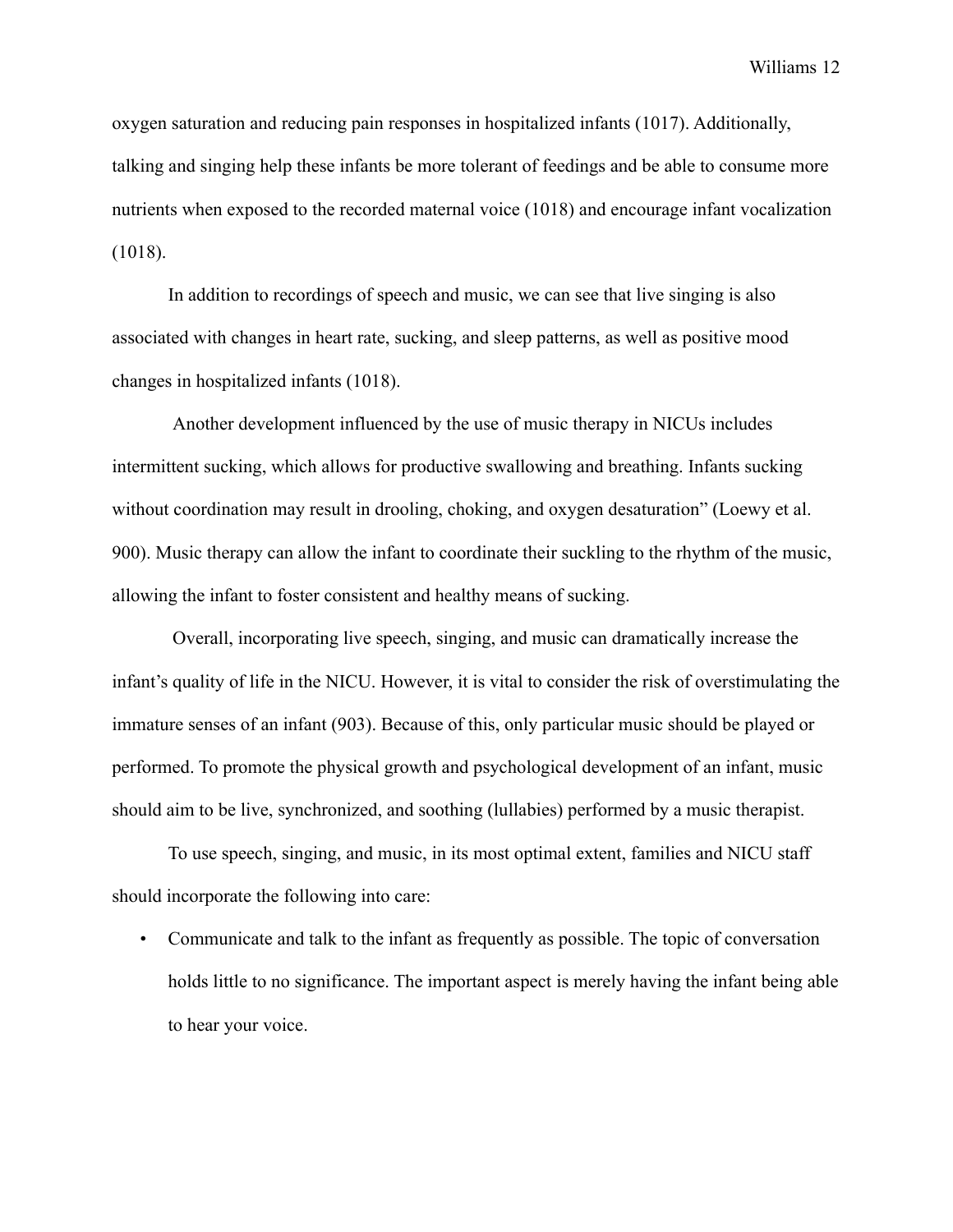- Preferably, all music should be played or sung live, avoid recorded options as much as possible.
- Sing lullabies rather than music from other genres. Lullabies specifically have a strong influence on vital signs (decreased heart rate) and an increased activity level. (Loewy et al. 902).
- The use of the musical instrument called a *gato box*, which creates sound simulating that



of a steady heartbeat, can positively influence passive heart rate as well as sucking and feeding behaviors (Loewy et al. 904).

• The use of an *ocean disc* drum is shown to induce a quiet–alert state and improve oxygen saturation both during the period music is being played and long term (Loewy et al. 904). If these two



Figure 3: Ocean Disc instruments are unavailable, parents are encouraged to use their bodies to replicate the sounds these two types of drums create.

• Parents are encouraged to "produce a single breathy voiced 'ah.'" This sound, and the vibration your body makes when producing it, helps to calm the infant (Loewy et al. 910) and model productive inhalation and exhalation for the infant.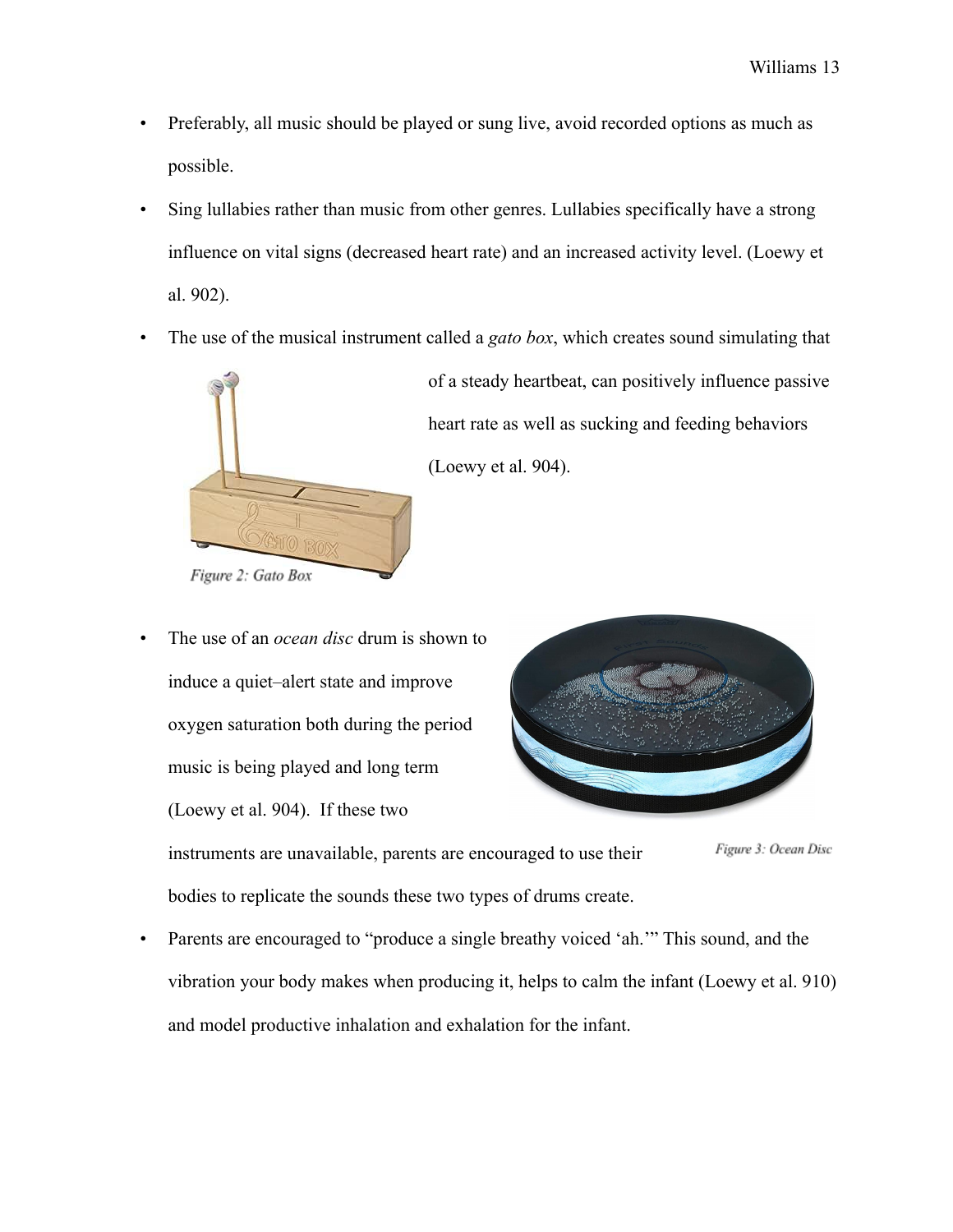- Be cautious and try to avoid overstimulating the infant. Too much chaotic noise may cause the infant to become distressed. Be sure to keep all songs to a calm and melodious lull (Loewy et al. 903),
- Lastly, caregivers should rest assured that there is no such thing as a *bad singer* to the infant. Their voice is "unique and recognizable to their infants, and that their voice has been audible to their infant from 16 weeks throughout their entire pregnancy" (Loewy et al. 910). The infant finds physical and emotional comfort in merely the sound of a parent's unique and particular voice. Because of this, it is best to use your authentic singing and speaking voice, as that is what the infant recognizes and adores.

# *Quality Time & Focused Attention*

Nearly every aspect of infant care covered thus far revolves around the importance of providing quality and focused attention for the infant. The effects of quality time in the NICU can continue to impact children's development— some effects can be traced to where they affect a school-age child who was once a preterm infant. In a study on NICU visitation, Latva found the children whose mothers visited daily had fewer behavioral and emotional problems at school age than those who had had fewer visits (Latva et al. 1). The effects from a lack of visitation were determined even to be a "stronger risk factor for later psychological development than the medical risks of the preterm infant" (Latva et al. 1). Understandably, it may be emotionally straining for families to visit their child in the NICU due to a range of reasons including, but not limited to, "the alterations in the parental role and the appearance and behavior of their infant" (Latva et al.). Additionally, it may be more difficult for some parents to visit due to various health determinants such as demographic factors and environment. It is explained that "parents"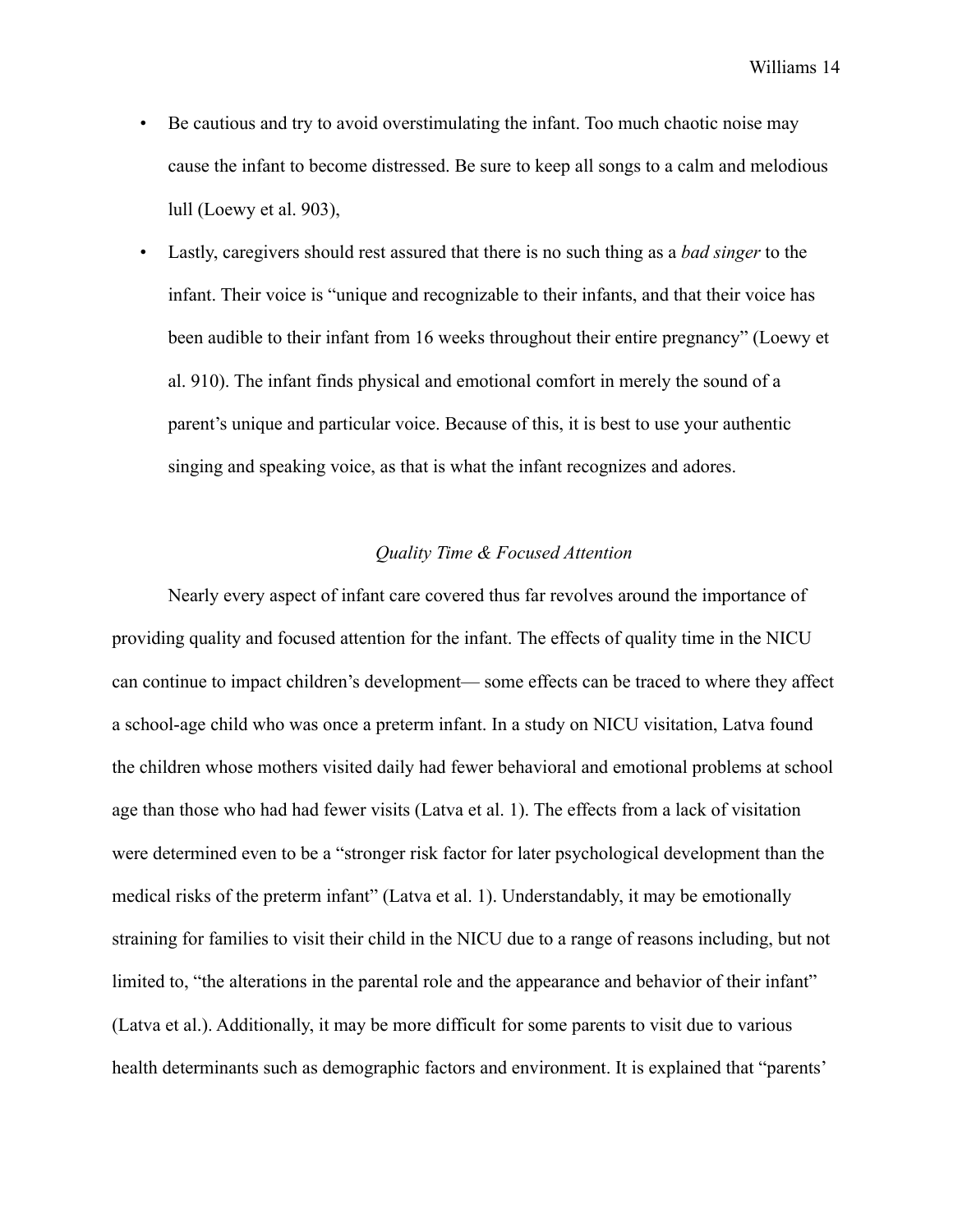low socioeconomic status, parents' not living together, and a child with birth order of 2 or higher are associated with less frequent visits"(Latva et al. 1). Regardless, the importance of quality time and attention for an infant in the NICU is undeniable, and caregivers should aim to regularly practice it.

Having quality and undivided time spent between the parent/caregiver and the infant will contribute towards positive infant growth. Through this information, measures that can confidently be recommended to caregivers while spending time with a preterm infant include:

- Removing all potential distractions from the bonding space. This especially includes silencing or turning off cellphones if possible, as well as avoiding work-calls and television, as they are a primary source of distraction in our modern-day.
- Try to clear one's mind, focus on the infant in front of you as you care for them. Give all your attention to them, allow yourself to become immersed in the bonding experience.
- Show up for the infant as much as possible. Visit the NICU as frequently as you can. However, keep in mind that you must also take time to care for yourself as the quality of care you provide may diminish due to caregiver exhaustion, feelings of high stress, and burnout.

#### *Transition to Home*

Once the infant leaves the hospital, the work towards positive development does not end. As the infant may be physically stable, a long road of healing still lies ahead for both the infant and caregivers. Primarily, "problems such as breastfeeding barriers, re-hospitalization, morbidity, and mortality" present to be "risk factors that accompany infants during their transfer from NICU to home especially in the sensitive period of early infancy" (Valizadeh et al.). Discharge from the NICU has the potential to be stressful for parents as they will no longer have continuous medical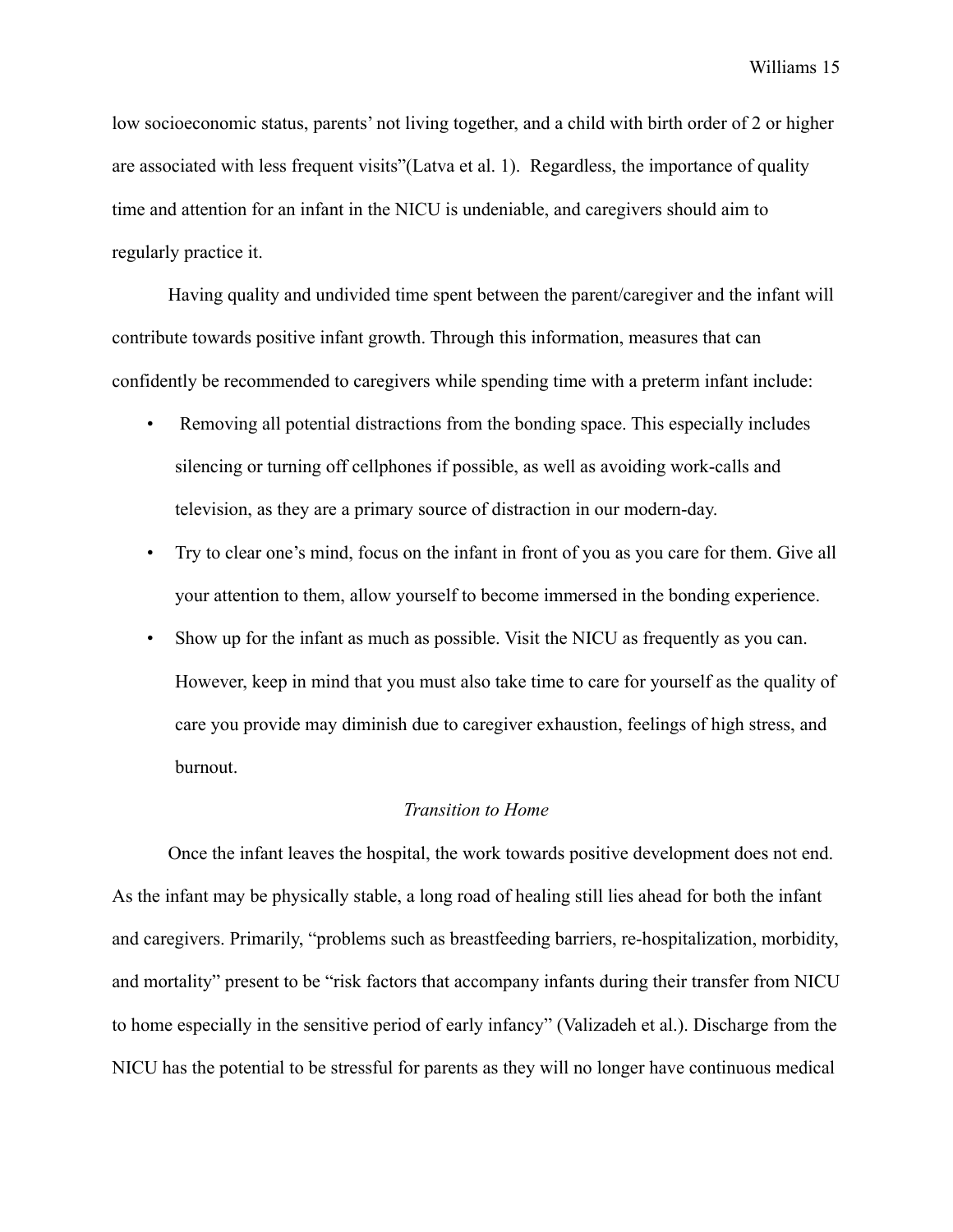attention to support them in infant care. When measuring cortisol (a stress hormone) levels in parents transitioning from the NICU to a home setting, we can see that fathers tended to show increased stress over the transition home (displayed by lower wakeup stress levels and higher bedtime cortisol); these stress levels indicate that fathers may be particularly vulnerable to stressors during this transition. When observing mothers, there is an increase in *perceived* stress over the transition home and higher bedtime cortisol levels (Garfeild et al. 1). This data suggests a link between high levels of *perceived* stress and high *physiological* stress (2). Additionally, mothers tested to be more "physiologically stable, perhaps suggesting they are better prepared for this transition" (7).

During the hospital-to-home transition, the feelings of NICU parents can be described as "pervasive uncertainty" when it comes to having to care for the medically vulnerable infants outside of the hospital (Garfeild et al. 131). Regardless of how involved parents were in caring for their infant in the NICU, parents still displayed a desire for more information and frequently described themselves as feeling "unprepared for discharge" (132).

A method that has been proven useful to ease this transition out of the hospital is home visits by nurses. These home visits are described as "a key component" as they provide parents with "education, support, and nursing care"(Lopez et al. 8). It is very highly recommended that a NICU program incorporate a means by which caregivers of preterm infants can contact a nurse, whether that be via home visits or video-chats (6).

Suggestions that can be drawn for transitioning parents include:

・ Utilizing both maternal and paternal leave from work during this time to relieve pressure from outside stressors. This is important for both fathers to consider as "familial stressors such as employment and social support are particularly common among new fathers"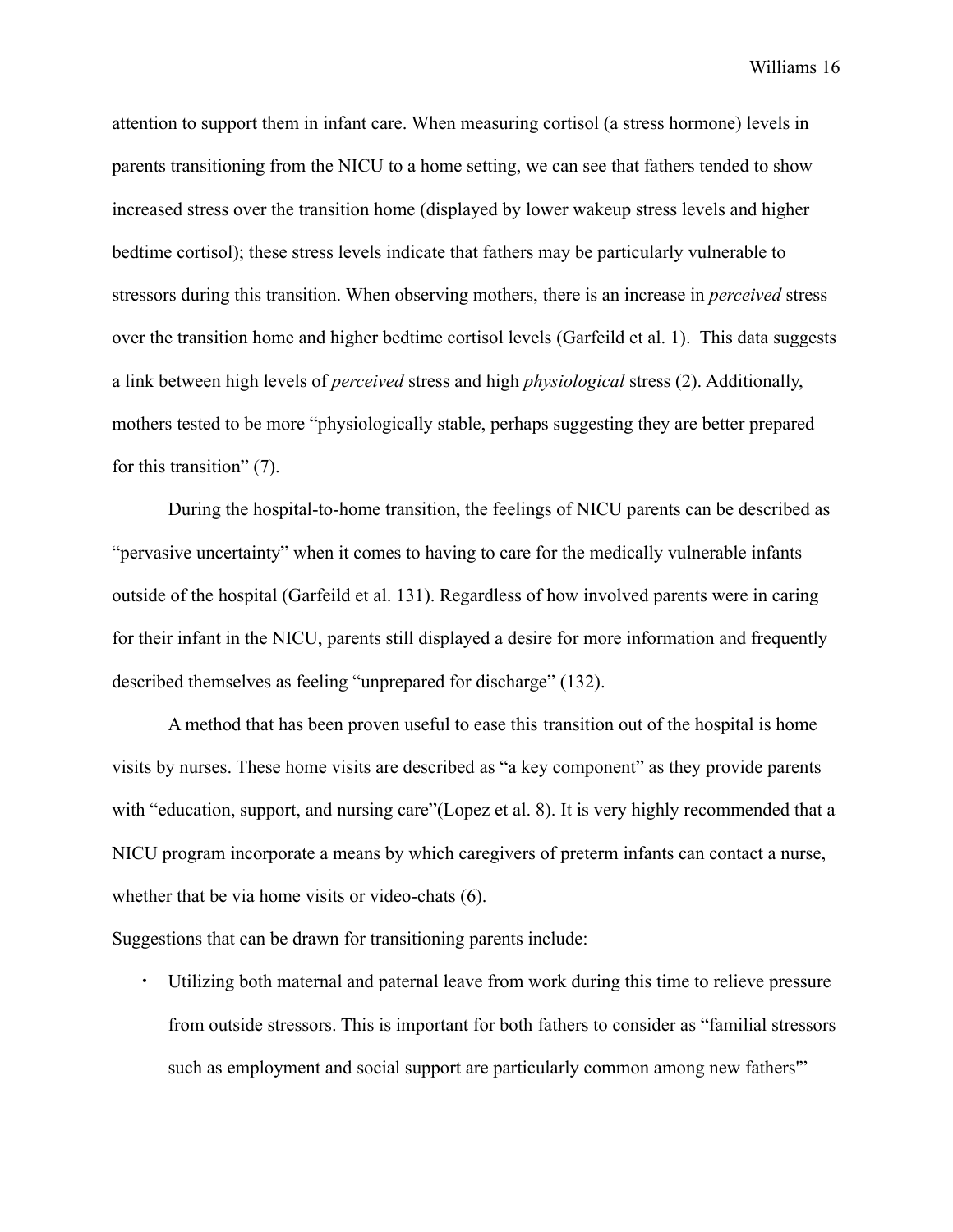(Garfeild et al.), primarily due to how paternal leave is not as normalized in today's society.

Getting in contact with a nurse and scheduling video-calls or home visits after you transition out of the NICU and into your home. This can provide peace of mind for parents and caregivers as well as ensure that all precautions are taken correctly.

# *Conclusion*

Through the evidence posed in this thesis, it is clear how these external influences can pose a lasting, positive impact on the preterm child. The use of facial expressions shows us how infants quickly can become distressed when their caregiver displays a blank face rather than a set of warm and engaging facial expressions. Additionally, it is evident how infants adjust their actions and mannerisms to match the responsiveness of their interaction partner (Nagy 4). Therefore, ensuring that you use joyful and engaging facial expressions and eye contact (about 11 inches or ~30 cm and no further than 23 inches or ~60 cm) will create a more comfortable and welcoming environment for the infant to grow and heal in.

With skin-to-skin contact, commonly performed with KC, is incredibly impactful when both mothers, fathers, and other caregivers partake in skin-to-skin contact, and is not an activity limited only to mothers (6). The impact that KC is proven to have on an infant's development and growth is significant. These effects include reducing infant mortality (25), a reduced occurrence of severe hospital-acquired infection, and other illnesses like sepsis, lower respiratory tract disease, and hypothermia (2). There is additionally a direct link between KC and an increase in weight, body length, and head circumference gain per day, as well as an increased likelihood for successful breastfeeding (when applicable) and a decrease in the length of hospital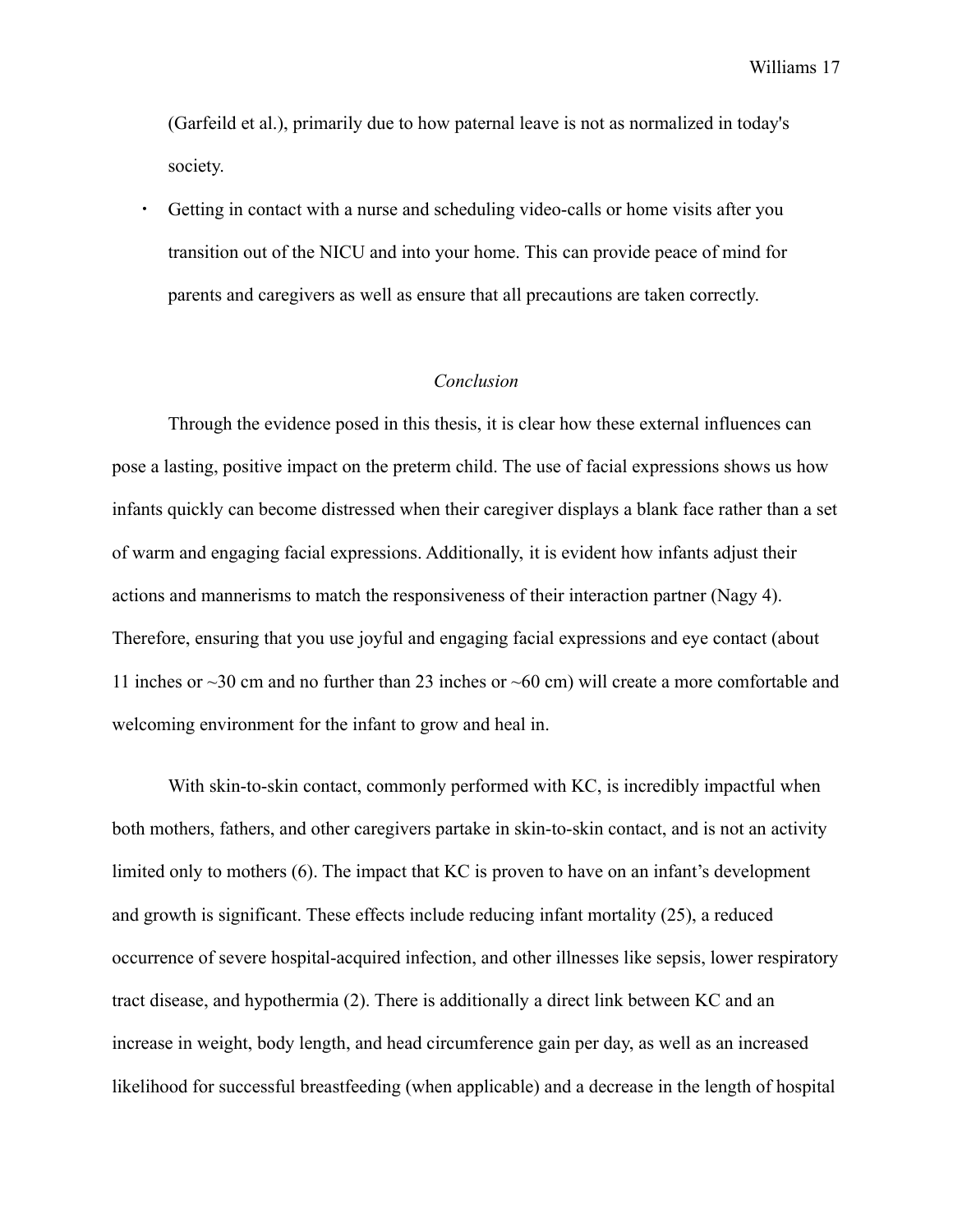stays by 1.6 days (2). Additionally, infant massage therapy is shown to lead to weight gain and an increase of bone density and exhibit fewer stress behaviors and display more rapid brain maturation. No harmful outcomes have occurred due to the use of massage therapy (Murtaza 1)

Skin-to-skin contact is also seen to be influential towards parental health. The evidence gathered by Conde-Agudelo and Díaz-Rossello indicated an increase in measures of maternal satisfaction and attachment for mothers and involvement and competence by fathers (22). In conjunction with skin-to-skin contact, the importance of quality time should be heavily emphasized as well. The effects of quality time in the NICU can continue to impact children's development— some effects can be traced to where they affect a school-age child who was once a preterm infant. Older children whose mothers visited the NICU daily grew up to have fewer behavioral and emotional problems at school age than those who had had fewer visits (Latva et al.).

Lastly, we can see how talking and singing may affect the infant's heart and respiratory rates, as well as influencing oxygen saturation and reducing pain responses in hospitalized infants ([Filippa et al.](https://www.zotero.org/google-docs/?ipsxRs) 1017). Additionally, talking and singing helps infants to be more tolerant of feedings and be able to consume more nutrients when exposed to the recorded maternal voice (1018), as well as encourage infant vocalization (1018). Singing is also associated with changes in heart rate, sucking and sleep patterns, and positive mood changes in hospitalized infants (1018).

Overall, through the methods discussed above and throughout this thesis, it is incredibly evident how caregivers, even those without medical expertise, can impact the lives and development of the infant. For caregivers who feel reluctant to begin this care method, beginning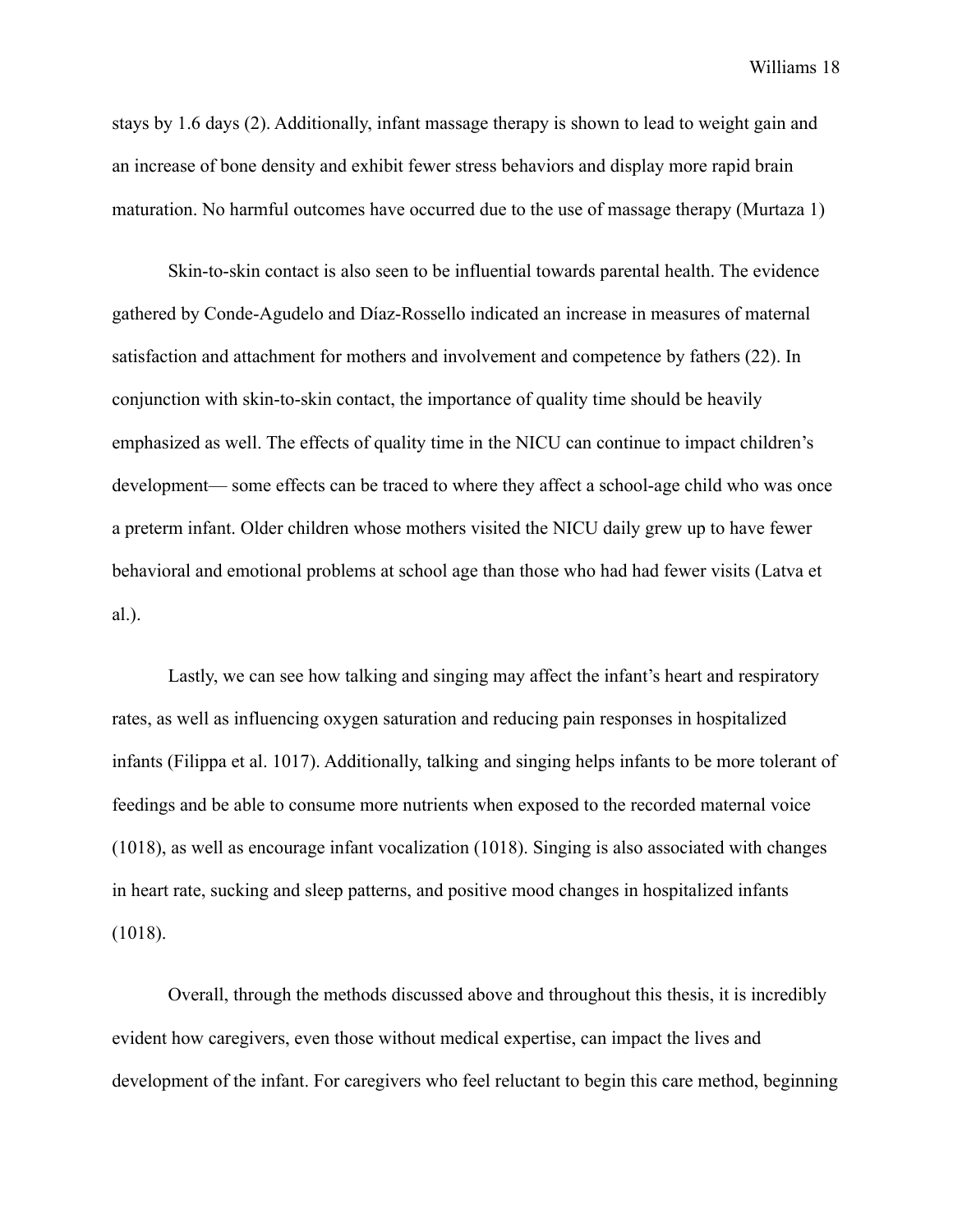with talking and singing and quality time is suggested. This is because these methods involve the lowest physical contact with the infant and may help uplift the caregiver's beginning comfort levels. Additionally, it is crucial for caregivers to develop a care-plan to implement these methods, which compliments the NICU medical staff and their current care-plan. Along with medical care, caregivers can promote optimal cognitive and physical development of the infant by applying these methods.

Each infant is different and may require an alternate care plan. These methods may not work for every infant, but caregivers need to take advantage of the time throughout a hospital stay. Through infant-caregiver studies, caregivers "of premature and sick babies must develop and maintain an appropriate understanding of their babies' needs in order to be prepared for home caregiving" (Craig et al.). In order for caregivers to set themselves up for optimal success with the infant at home, it is crucial to engage with the infant when they are at their most vulnerable state. Both parent and infant will learn their cues through different facial expressions and cries. These skills will benefit both infants and caregivers in the long-term and lead to reduced stress-levels at home. Every action taken for an infant's mental and physical health can influence the future development and growth of both child and caregivers; as the great Frederick Douglass once stated: "it is easier to build strong children than to repair broken men" (Douglass qtd. in Mapp).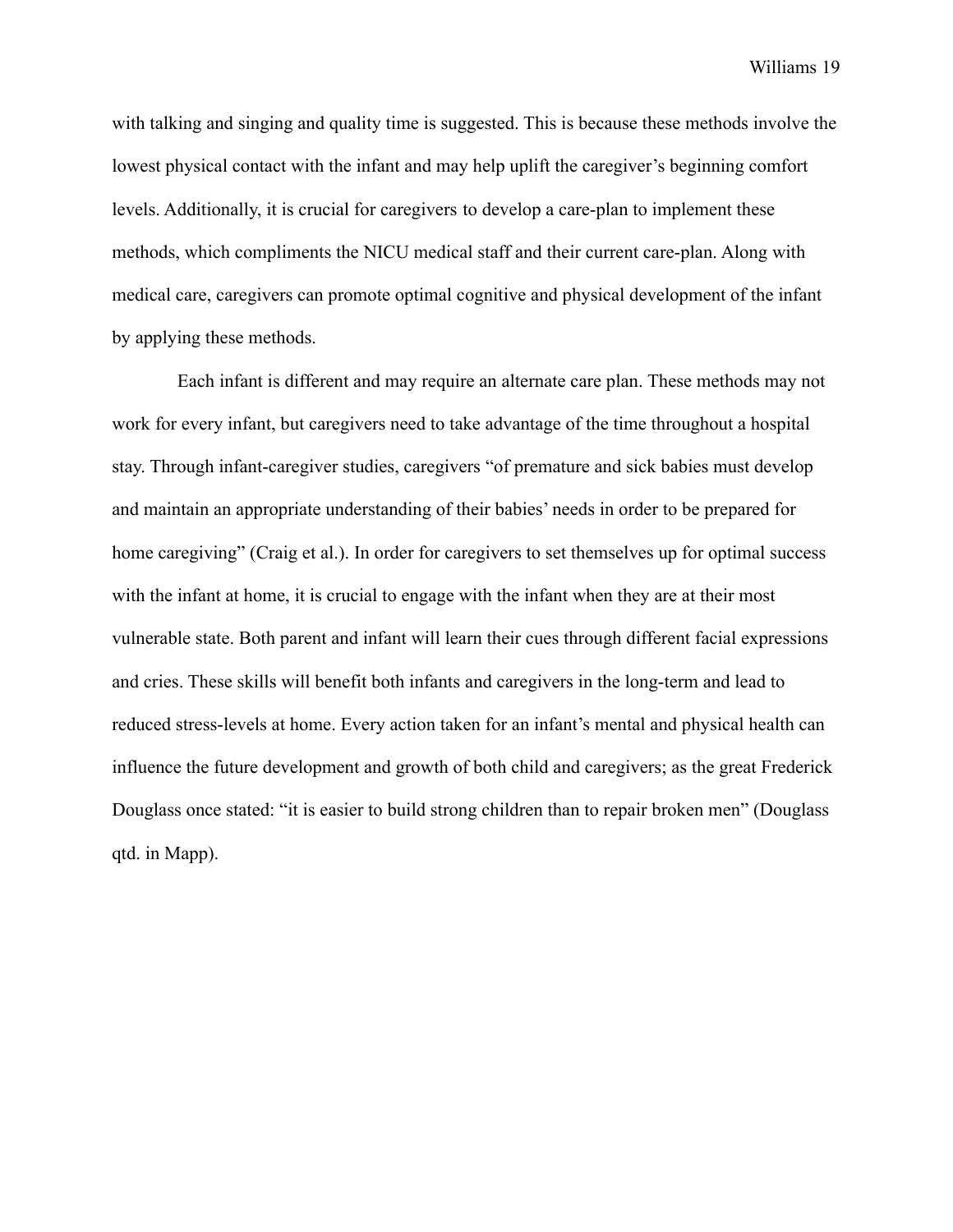#### *Works Cited:*

- Arpi, Elena & Ferrari, Fabrizio "Preterm birth and behaviour problems in infants and preschool-age children: a review of the recent literature," *Developmental Medicine and Child Neurology*, vol. 55, no. 9, pp. 788–796, 2013.
- Conde-Agudelo A, Díaz-Rossello JL. Kangaroo mother care to reduce morbidity and mortality in low birthweight infants. *Cochrane Database of Systematic Reviews* 2016, Issue 8. Art. No.: CD002771. DOI: 10.1002/14651858.CD002771.pub4.
- Craig, J.W., et al. "Recommendations for involving the family in developmental care of the NICU baby." *Journal of Perinatology*, vol. 35, no. S1, 2015, p. S5+. *Gale OneFile: Health and Medicine*.
- Field, Tiffany et al. "Preterm infant massage therapy research: a review." *Infant behavior & development* vol. 33,2 (2010): 115-24. doi:10.1016/j.infbeh.2009.12.004
- Filippa, Manuela, et al. "Live Maternal Speech and Singing Have Beneficial Effects on Hospitalized Preterm Infants." *Acta Pædiatrica (Oslo)*, vol. 102, no. 10, 2013, pp. 1017–1020.
- Garfield, Craig F., et al. "Supporting Parents of Premature Infants Transitioning from the NICU to Home: A Pilot Randomized Control Trial of a Smartphone Application." *Internet Interventions*, vol. 4, May 2016, pp. 131–37. ScienceDirect, doi:[10.1016/j.invent.2016.05.004](https://doi.org/10.1016/j.invent.2016.05.004).
- Garfield, Craig F et al. "Stress From the Neonatal Intensive Care Unit to Home: Paternal and Maternal Cortisol Rhythms in Parents of Premature Infants." T*he Journal of perinatal & neonatal nursing* vol. 32,3 (2018): 257-265. doi:10.1097/JPN.00000000000002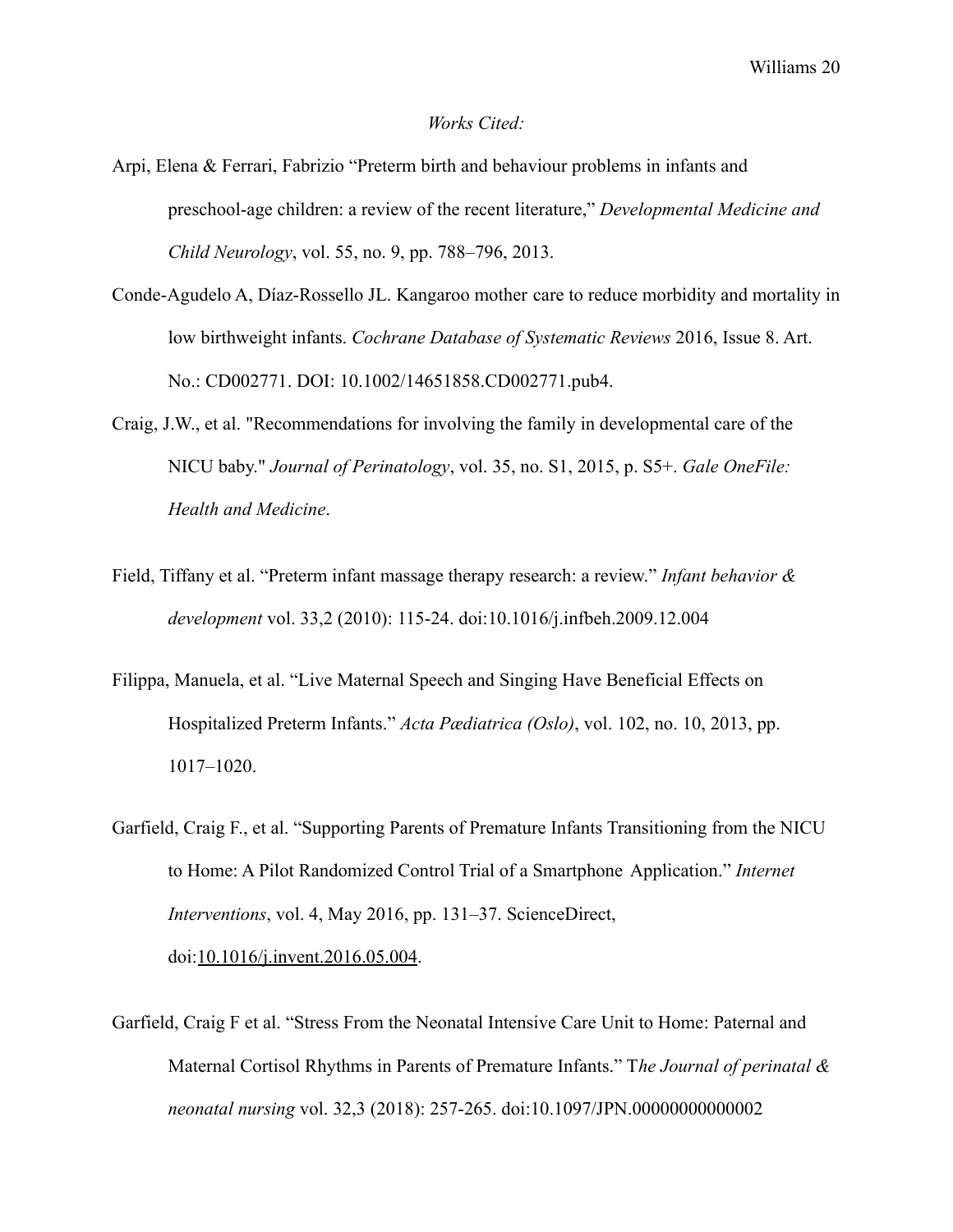- Hofsten, O. Von, et al. "Simulating Newborn Face Perception." *Journal of Vision*, vol. 14, no. 13, 2014, pp. 16–16., doi:10.1167/14.13.16.
- Hunt, Felicity. "The Importance of Kangaroo Care on Infant Oxygen Saturation Levels and Bonding." *Journal of Neonatal Nursing*, vol. 14, no. 2, 2008, pp. 47–51., doi:10.1016/j.jnn.2007.12.003.
- Latva R, Lehtonen L, Salmelin RK, Tamminen T. Visiting Less Than Every Day: A Marker for Later Behavioral Problems in Finnish Preterm Infants. *Arch Pediatr Adolesc Med.* 2004;158(12):1153–1157. doi:10.1001/archpedi.158.12.1153
- Loewy, Joanne, et al. "The Effects of Music Therapy on Vital Signs, Feeding, and Sleep in Premature Infants." *Pediatrics*, vol. 131, no. 5, *American Academy of Pediatric*s, May 2013, pp. 902–18. *pediatrics.aappublications.org*, doi[:10.1542/peds.2012-1367.](https://doi.org/10.1542/peds.2012-1367)
- Lopez, Greta L., et al. "Transition of Premature Infants From Hospital to Home Life." *Neonatal Network :* NN, vol. 31, no. 4, 2012, pp. 207–14.
- Mapp, S., Gabel, S.G. It Is Easier to Build Strong Children than to Repair Broken Men. *J. Hum. Rights Soc. Work* 4, 145–146 (2019). https://doi.org/10.1007/s41134-019-00106-z.
- Murtaza, Ghulam. "Massage Therapy in Preterm Infants." *Pediatrics & Therapeutics*, vol. 03, no. 02, 2013. *DOI.org (Crossref)*, doi:[10.4172/2161-0665.1000155.](https://doi.org/10.4172/2161-0665.1000155)
- Nagy, E. (2008). Innate intersubjectivity: Newborns' sensitivity to communication disturbance. *Developmental Psychology*, 44(6), 1779–1784. <https://doi.org/10.1037/a0012665>